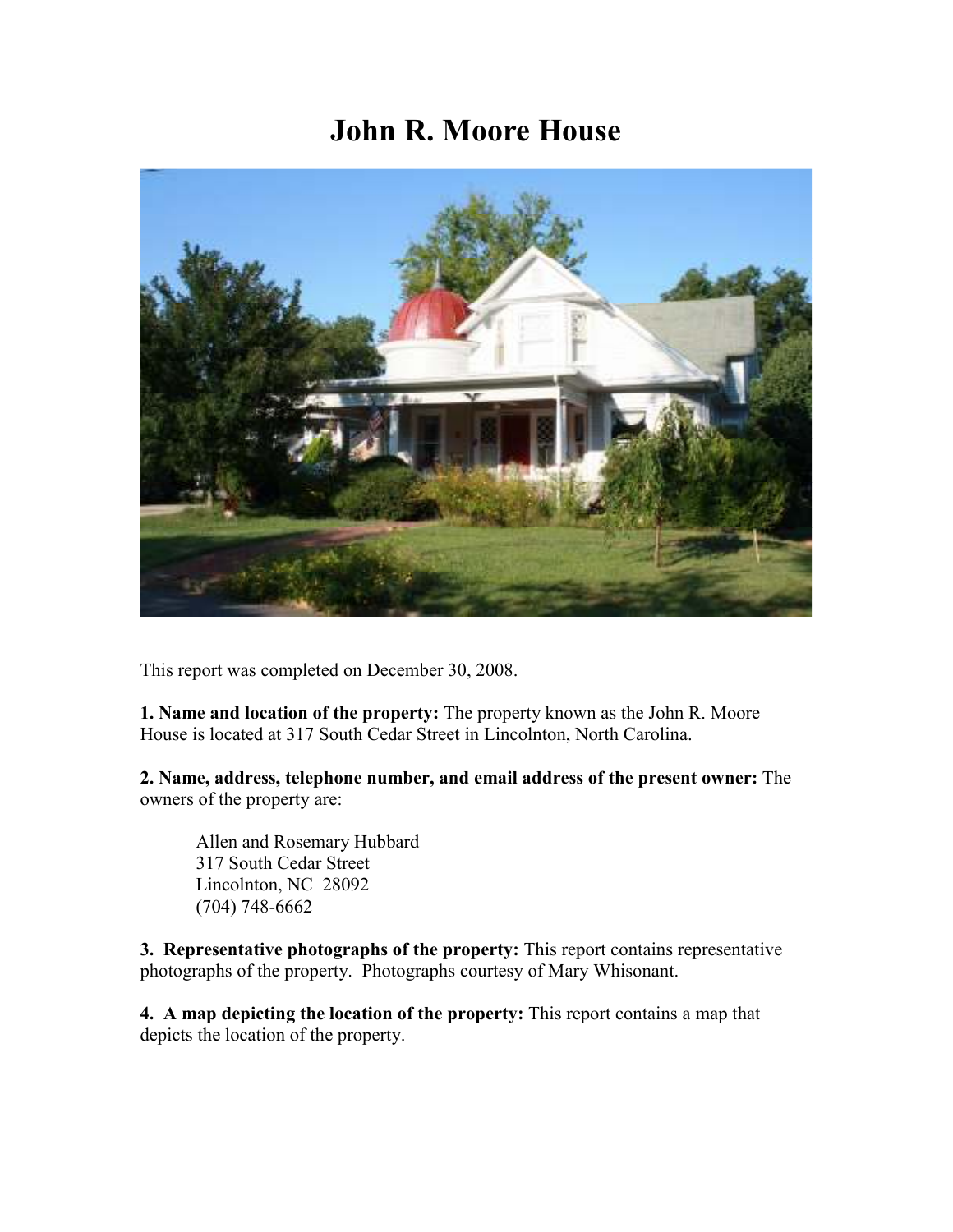

**5. Current Deed Reference to the property:** The most recent deed to the property is recorded in Lincoln County Deed Book 1709 at Page 306.

**6. A brief historical sketch of the property:** This report contains a brief historical sketch of the property prepared by Jason L. Harpe.

**7. A brief architectural description of the property:** This report contains a brief architectural description on the property prepared by Jason L. Harpe.

- **8. Documentation of why and in what ways the property meets the criteria for designation set forth in N.C.G.S. 160A-399.4:**
- **a. Special significance in terms of its history, architecture, and/or cultural importance:**
	- 1) The John Moore House is the only building in Lincoln County with a squat Queen Anne style dome.
	- 2) The John Moore House provides a physical and architectural representation of Lincolnton's population growth from 1900 to 1920, and the new citizens' acceptance and openness to prevailing eclectic styles of Victorian, Colonial Revival, and bungalows.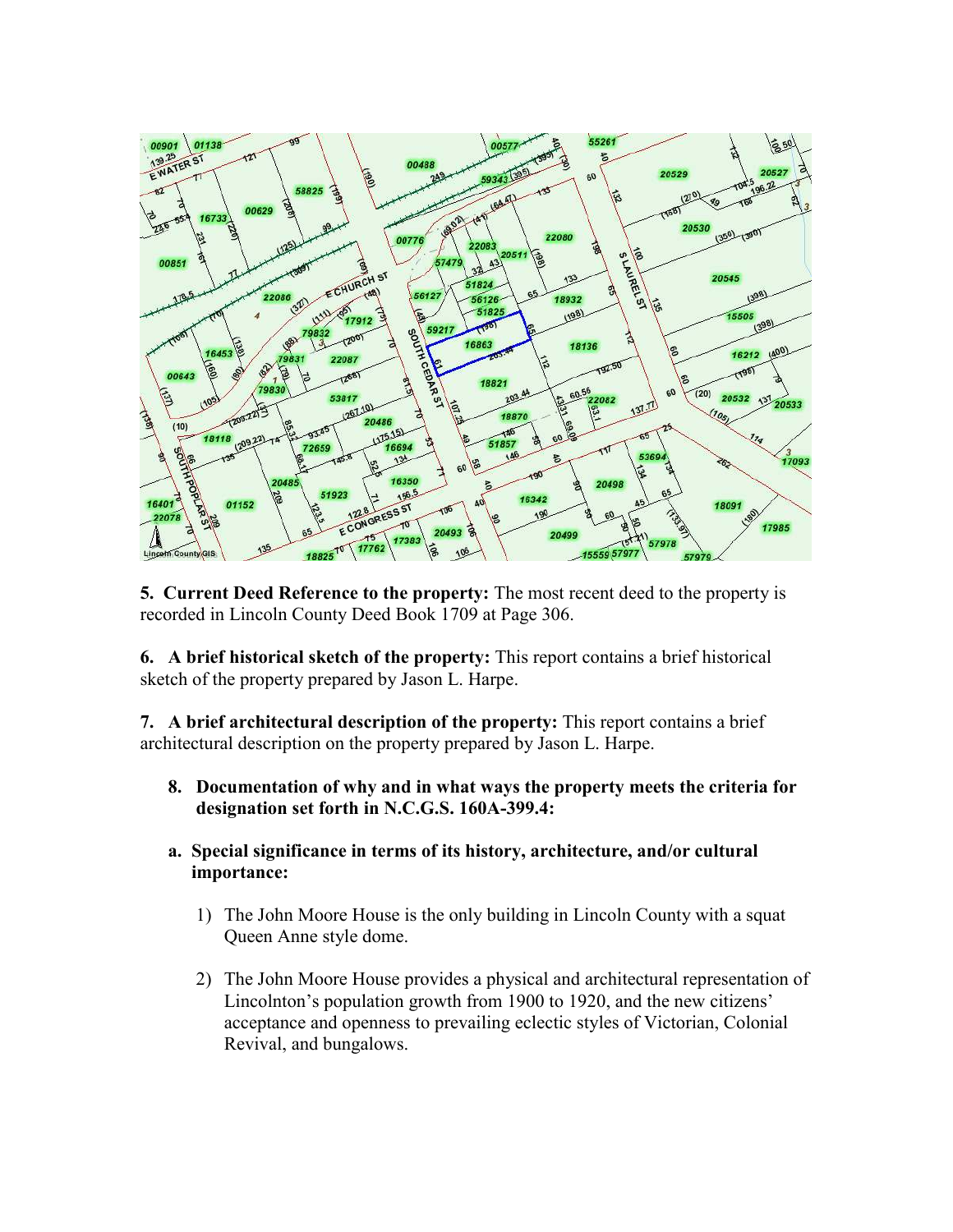- 3) The John Moore House and the property on which it is cited has been owned by a variety of owners that represent both Lincolnton's upper and middle classes over the course of one hundred years.
- 4) The John Moore House is the best preserved historic building on South Cedar Street, and is rivaled in its architecture and preservation by only one other Victorian style building in Lincolnton, the Daniel E. Rhyne House. The only major change to the house's exterior occurred during the ownership of James A. Abernethy between 1913 and 1920 when he changed the Colonial Revival style porch and added a porte cochere to resemble those seen on bungalows.

## b. **Integrity of design, setting, workmanship, materials, feeling and association:**

This writer contends that the physical and architectural descriptions included in this report demonstrate that the John R. Moore house meets these criteria.

**9. Ad Valorem Tax Appraisal:** Designation (local historic landmark) would allow the owner to apply for an automatic deferral of 50% of the Ad Valorem taxes on all or any portion of the property which becomes "historic property." The current appraised value of the improvements is \$145,307. The current appraised value of the 2,210 square foot building is \$125,307. The appraised value of the .28 acres of land is \$20,000.

# **Date of preparation of this report:** December 30, 2008.

Prepared by:

Jason L. Harpe 410 South Cedar Street Lincolnton, NC 28092 (704) 477-0987 jasonharpe@bellsouth.net

# *Statement of Significance*

 The John Moore House is the only building in Lincoln County with a squat Queen Anne style dome. The John Moore House provides a physical and architectural representation of Lincolnton's population growth from 1900 to 1920, and new citizens' acceptance and openness to prevailing eclectic styles of Victorian, Colonial Revival, and bungalows. The John Moore House and the property on which it is cited has been owned by a variety of owners that represent both Lincolnton's upper and middle classes over the course of one hundred years. The John Moore House is the best preserved historic building on South Cedar Street, and is rivaled in its architecture and preservation by only one other Victorian style building in Lincolnton, the Daniel E. Rhyne House in the Laboratory section of Lincolnton. The only major change to the house's exterior occurred during the ownership of James A. Abernethy between 1913 and 1920 when he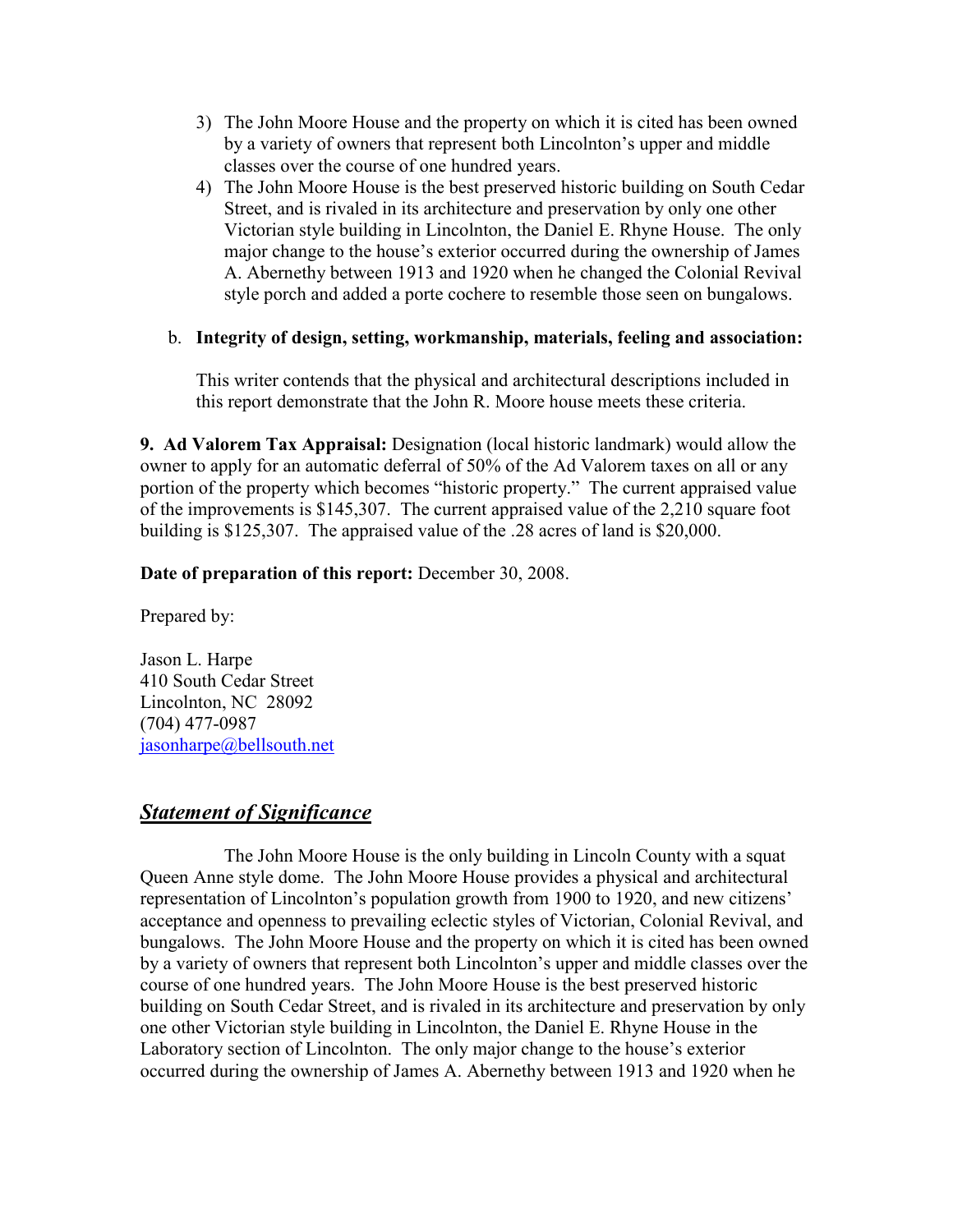changed the Colonial Revival style porch and added a porte cochere to resemble those seen on bungalows.

## *Associative History*

Recognized in Lincoln County as the house with the dome, the John Moore House is a unique and well-preserved building whose eleven owners have made very few alterations to its Queen Anne and Colonial Revival style exterior. John R. Moore, a telegraph operator and railroad depot agent, and his wife Minnie Belle purchased the property from Julia H. McCutchen in 1908 and built their home by 1910. John R. Moore was born in 1881 in South Carolina, and he married his wife Minnie in 1909. Minnie was born in Maryland, her mother's home state, and her father was born in Virginia. During their first year living at the house, John and Minnie boarded Ola Noell, a thirtyfive year old widow who worked as a saleswoman at a department store.<sup>1</sup>

The house exemplifies Lincolnton and Lincoln County's recognition of the stylistic tenets of the Late Victorian period combined with the eclecticism of Colonial Revival and the modern Craftsman style. The only changes made to the house occurred during the ownership of James A. Abernethy, Sr., between 1913 and 1920, and include a porte cochere at the northern elevation and a bungalow style front porch that replaced the original Colonial Revival style porch.

During the final decade of the nineteenth-century and the first two decades of the twentieth century, Lincolnton and Lincoln County experienced growth and development spurned by the ambition, lucrative investments, a renewed local interest in industrial and commercial ventures, and a vision of New South industrialism among men such as Nixon, Daniel Efird Rhyne, Robert S. Reinhardt, and others. These men were responsible for building textile mills, serving as stakeholders in banking and other entrepreneurial ventures, and constructing new buildings in downtown Lincolnton that were consistent with the prevailing national architectural trends. In 1909, for example, Robert S. Reinhardt built the most ornately detailed office building in Lincolnton in the Beaux Arts style.<sup>2</sup> From 1887 to 1907, Daniel E. Rhyne built and operated more than six textile mills in Lincoln County, and held interests in other mills, mines, banks, and wagon companies in the Piedmont and Mountain regions of North Carolina.

This movement gained momentum between 1900 and 1930, and added mining operations, brick dealerships, furniture stores, casket companies, textile mills, new church buildings, a new courthouse, and a desire to form a local historical society to add to Lincolnton's economic, social, and historical infrastructure.<sup>3</sup> In addition, this movement affected the demographics and geographic layout of Lincolnton's central business district. The population in the county seat increased from 828 in 1900 to 2,413 in 1910.<sup>4</sup> During this decade, a proliferation of large two-story brick buildings took the place of

<sup>&</sup>lt;sup>1</sup> Lincoln County Census, 1910.

<sup>2</sup> Maurice York, "An Economic and Social History of Lincoln County," from *Our Enduring Past: A Survey of 235 Years of Life and Architecture in Lincoln County, North Carolina* (Lincolnton: Lincoln County Historic Properties Commission, second printing, 1987), 146.

<sup>3</sup> Frank Cauble, *Biography of Daniel E. Rhyne*, n.p., 1974, 40.

<sup>4</sup> York, "An Economic and Social History of Lincoln County," 273.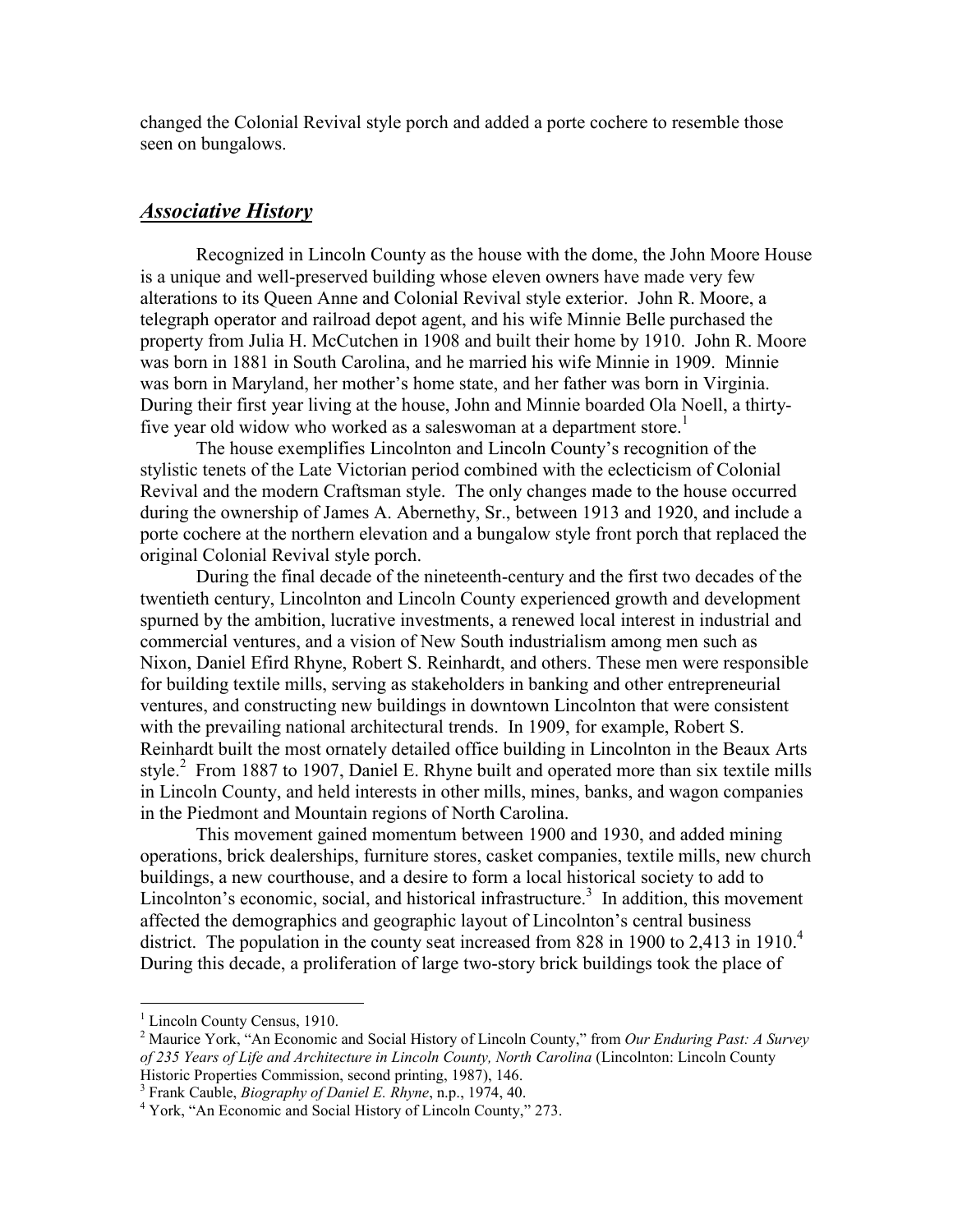older one- and two-story frame homes around Lincolnton's court square, stretching down East and West Main Streets.

Julia H. McCutchen purchased the property located at 317 South Cedar Street from Lincolnton attorney Lemuel Wetmore. Wetmore acquired the property from his father, Rev. Dr. William R. Wetmore. Rev. Wetmore (1834-1904) came to Lincolnton in the latter half of 1862 as rector of St. Luke's Episcopal Church and was ordained a priest by Bishop Thomas Atkinson on September 21, 1862. In addition to ministerial work, Reverend Wetmore served alongside Professor H.H. Smith at the Pleasant Retreat Male Academy in Lincolnton. St. Luke's was virtually rebuilt and a new cornerstone laid during his directorship in 1886. He is buried in the St. Luke's Episcopal Church cemetery.<sup>5</sup>

 Rev. Wetmore's eldest son, Lemuel Wetmore, was born on December 2, 1865, nearly three years after his mother and father's move to Lincolnton. Lemuel Bingham Wetmore (1865-1918) received his early educational instruction from his father and advanced instruction at Horner's Military Academy in Hillsboro, North Carolina. Lemuel read law under the tutelage of Judge D.M. Furches of Statesville, North Carolina and was admitted to the bar in 1889. Although he did not seek local or state political office, Wetmore practiced law in Lincolnton for almost thirty years. His first wife was Nellie Jarrett, daughter of Frank Jarrett of Newton, and his second wife was Clara Lander, the daughter of Frank C. and Lou Templeton Lander.<sup>6</sup>

 On September 22, 1908 Julia H. McCutchen sold to John R. Moore the property located at 317 South Cedar Street that measured forty nine feet wide fronting on Cedar Street, and only one corner was surveyed and staked.<sup>7</sup> On March 31, 1909, L.B. Wetmore and John R. Moore agreed to hire Capt. C.C. Wrenshall, Lincolnton civil engineer, to survey and establish all lines so that the property would front squarely on Cedar Street and "extend at right angles from Cedar Street 198 feet back."<sup>8</sup> John Moore built his home between the time he purchased the property in 1909 and 1911, because a house first appears on this lot in the 1911 Sanborn Map.

 John R. and Minnie Belle owned their property for less than three years, and the property changed hands six times before Fred and Marguerite Thompson acquired it in 1952 and held ownership for thirty-nine years. Sometime in 1912 or 1913 James Alonzo Abernethy, Sr. acquired the property from John R. Moore because Abernethy's ownership is referenced in a deed dated September 19, 1913 where L.B. and Clara Wetmore sell to J.A. Abernethy "a strip of land three feet wide and one hundred and ninety eight feet long off of the south side of L.B. Wetmore's lot…that is to say a strip of said lot lying next to the John Moore lot (now owned by J.A. Abernethy) three feet in width and running the full length of said lot back from the street and at right angles to

 5 Jason L.Harpe, *Images of America: Lincoln County* (Charleston, S.C.: Arcadia Publishing, 2000), 83.

<sup>6</sup> William Sherrill, *Annals of Lincoln County, North Carolina* (Charlotte, N.C.: The Observer Printing House, Inc., 1937), 304.

<sup>&</sup>lt;sup>7</sup> Lincoln County Deed Book 98, Page 376, Lincoln County Register of Deeds, Lincolnton, North Carolina.

<sup>&</sup>lt;sup>8</sup> Lincoln County Deed Book 105, Page 82, Lincoln County Register of Deeds, Lincolnton, North Carolina. Capt. C.C. Wrenshall (1835-1910) was a Captain in the Civil War and a Lincolnton Civil Engineer.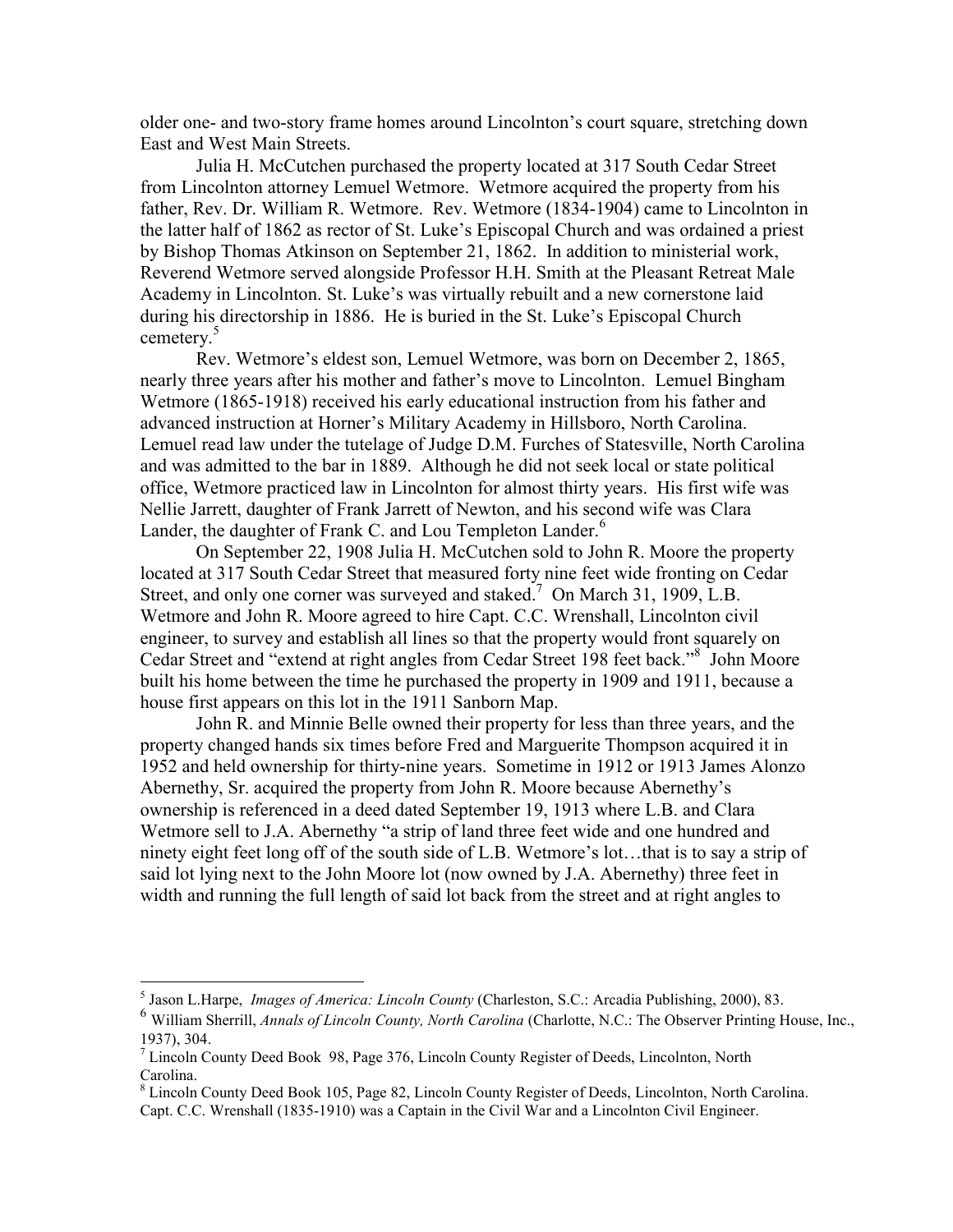said Cedar Street." J.A. Abernethy paid \$125 and agreed to build a "good division fence" on his part of the building.<sup>9</sup>

 It is during the period from 1913 to 1920, under J.A. Abernethy's ownership, that the John Moore House received nearly all of its exterior alterations. Originally, the house's exterior trim work was painted a dark color, and the porch only covered half of the façade and the northern elevation. Additionally, the porch's roofline had rounded corners. James A. Abernethy was born on Dutchman's Creek near Mt. Holly, Gaston County, in 1851, the son of Dr. James and Mary Rankin Abernethy, and grew to maturity as a farm boy during the turbulent years of the Civil War and Reconstruction. He relocated to Lincolnton in 1887 alongside other Gaston County natives such as Daniel E. Rhyne, Laban J. Rhyne, and David P. Rhodes, and involved himself in textiles. He married Sarah Elizabeth Rhyne, daughter of Moses Rhyne, and they had five children, one of which, James A. Abernethy, Jr., inherited the John Moore House from his father.<sup>10</sup> James A. Abernethy, Sr. died in Lincolnton in August 1938.

 James A. Abernethy, Jr. acquired the John Moore House from his father on December 6, 1920 for ten dollars and in the consideration of love and affection.<sup>11</sup> James Abernethy, Jr. occupied the house for less than two years with his wife Edna. He was the fourth son of James and Sarah Abernethy and became a pillar of the community in Lincolnton before relocating his family to Florida in 1936. He was the chairman of the Democratic Executive Committee, Democratic candidate for the North Carolina Legislature, vice-president of the Young Democrats in North Carolina, and chairman of the Green Pastures convocation in Charlotte when President Franklin Delano Roosevelt



*John Moore House, ca. 1911* 

 9 Lincoln County Deed Book 112, Page 429, Lincoln County Register of Deeds, Lincolnton, North Carolina.

<sup>10</sup> Sherrill, *Annals of Lincoln County*, 421-422; "Another Native Pioneer Passes," *Lincoln County News*, 25 August 1938.

<sup>&</sup>lt;sup>11</sup> Lincoln County Deed Book 134, Page 122, Lincoln County Register of Deeds, Lincolnton, North Carolina.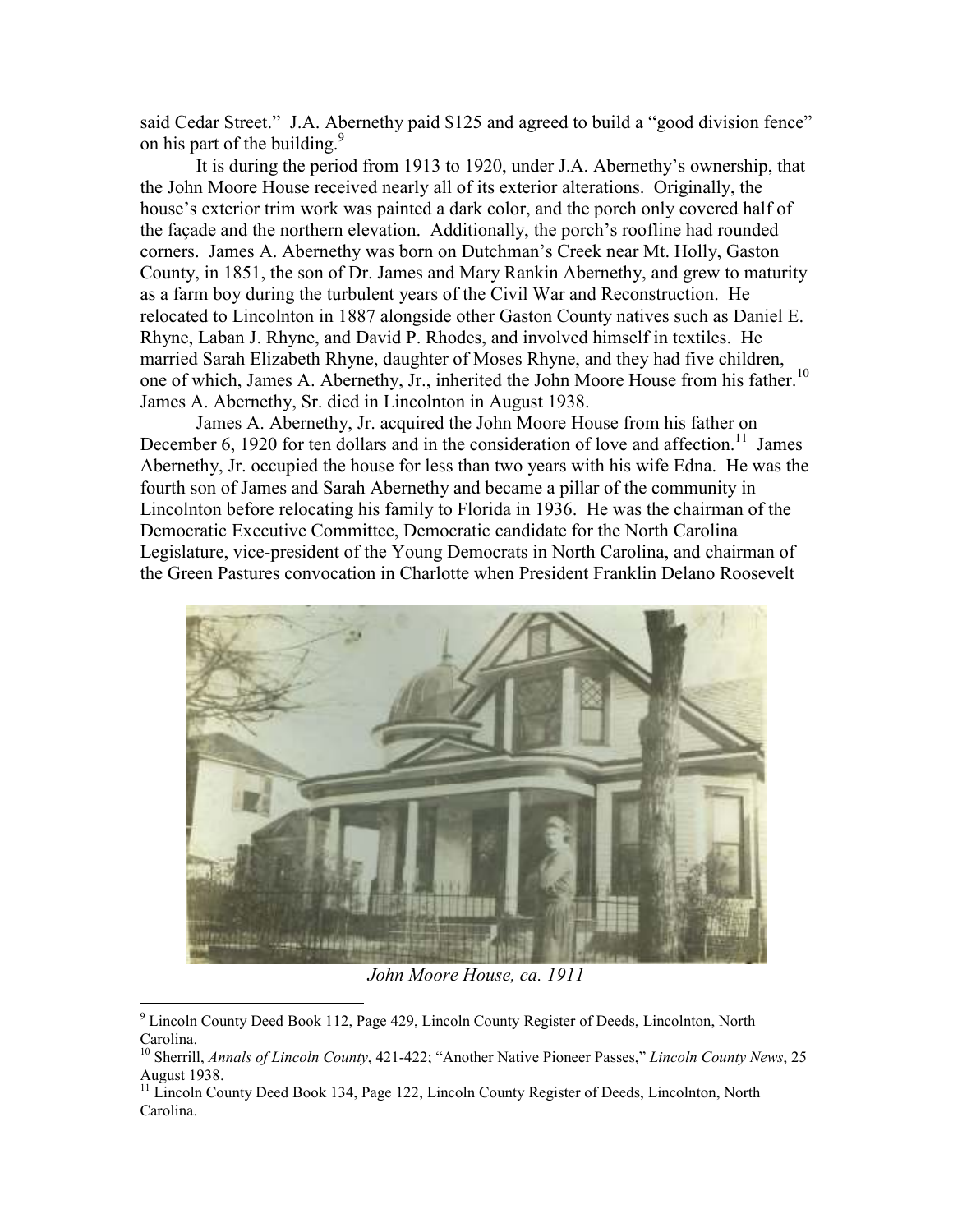spoke in that city.<sup>12</sup> Abernethy also owned and operated the Lincoln Lithia Inn, in addition to numerous other business interests in Lincoln County and Florida. He also owned the property that became the Lincoln Country Club and Golf Course and Forest Hills, one of Lincolnton's first suburban neighborhoods.

 The citizens of Lincolnton and Lincoln County brought to a close the second decade of the twentieth century and World War I on July 1, 1919 with a welcome home celebration in downtown Lincolnton for the men who served the war effort from Lincoln County. Organizers decorated the downtown commercial district with American flags and bunting stretched from the courthouse to each building on the northern and southern sides of the 100 block. In John M. and Paul J. Mullen's publication *Welcome Home Day to Our War Heroes*, Lincoln County's Troop A, 30<sup>th</sup> Military Police was featured with a brief history of their organization, growth, and service on the Mexican border and in France during World War I.<sup>13</sup>

 Lincolnton and Lincoln County welcomed the 1920s with population figures that showed Lincolnton's numbers at  $3,390$  and Lincoln County's at  $17,862$ <sup>14</sup> The City published its first city directory in 1925 and explained that "its atmosphere is pure, bracing and invigorating," and its "water supply is as pure and clear as the mountain streams which gust forth from the silent sentinels which tower their heads among the clouds surrounding the city." Lincolnton had numerous industries that included fifteen cotton mills, foundries and machine shops, rubber factories, cement block factories, electric powered flour mills, and wood working plants. Additionally, the city boasted about their modern hospital, modern garages and sales service stations, movie theatres, paved streets and sidewalks, and modern churches and schools. Not only did the City's fathers proclaim their true Southern hospitality, they also believed their citizens to be refined and cultured.<sup>15</sup>

 James A. Abernethy, Jr. and his wife Edna sold the John Moore House to M.H. and Nora Lander Kuhn on May 11, 1923. In this transaction the Kuhns acquired both tracts of land acquired by Abernethy and "nine feet of ground conveyed to James A. Abernethy, Jr. by Mrs. Clara Wetmore on March 26, 1923."<sup>16</sup> Marcus Herbert "Hub" Kuhn (1889-1980) was an insurance agent for Prudential Insurance in Lincolnton throughout his working years, and operated an office out of a small building behind the house at ? South Cedar Street.<sup>17</sup> He married Nora McPherson Lander on June 16, 1915, and was a brother-in-law of Lemuel B. Wetmore.<sup>18</sup> Kuhn was also a member of the Lincolnton Chamber of Commerce. M.H. and Nora L. Kuhn owned the house and

 $\overline{a}$ 

<sup>&</sup>lt;sup>12</sup> "James A. Abernethy, Jr. To Move To Florida," *Lincoln County News*, 24 September 1936.

<sup>&</sup>lt;sup>13</sup> Sherrill, *Annals of Lincoln County*, 356-357. Troop A of the North Carolina National Guard was organized on February 1912 by Capt. Warren A. Fair (eventual Lieut. Colonel in the U.S. Army), J.O. Shuford, First Lieutenant., and R.S. Reinhardt, Jr., Second Lieutenant.

<sup>14</sup> Sherrill, *Annals of Lincoln County*, 362.

<sup>&</sup>lt;sup>15</sup> Lincolnton City Directory, 1925.

<sup>&</sup>lt;sup>16</sup> Lincoln County Deed Book 138, Page 77, Lincoln County Register of Deeds, Lincolnton, North Carolina.

<sup>&</sup>lt;sup>17</sup> David G. Thompson, interview by author, 8 December 2008.

<sup>18</sup> Sherrill, *Annals of Lincoln County* , 431; Obituary, "M.H. Kuhn ," *Lincoln Times-News*, March 9, 1980.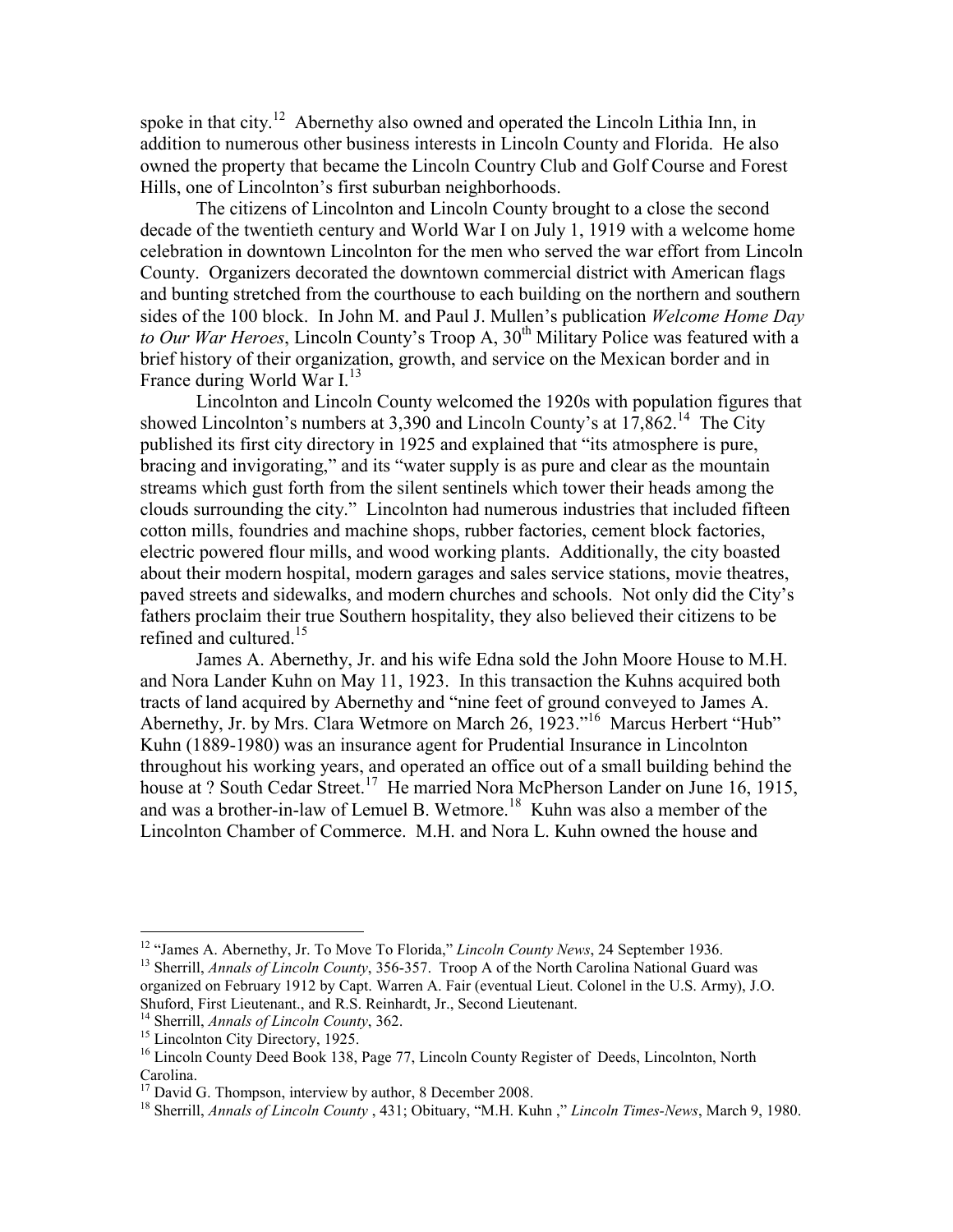property for thirteen years, and they sold it to William M. and Margaret S. Lentz on June  $8, 1936$ <sup>19</sup>

 William M. and Margaret Lentz purchased the John Moore House less than one year after they moved to Lincolnton in 1935. Lentz was a prominent businessman that reopened the former Elm Grove Cotton Mill on the South Fork River soon after he moved to Lincolnton and changed the name of the mill to Crown Converting Company. He was active in local politics and civic organizations, serving on the local school board and as Mayor of Lincolnton for twenty-one years.<sup>20</sup>

 William and Margaret Lentz sold the John Moore House to C.E. and Agnes Kiger on May 3, 1944, during the throes of World War  $II<sup>21</sup>$  Charles Ernest Kiger was born on December 31, 1895 in Forsyth County, North Carolina, the son of Abram and Sarah Misamore Kiger. He enlisted in the Army during World War I on March 7, 1918 and served the United States in an ambulance company in France. He served in this capacity until his discharge on April 9, 1919. After the war Ernest lived in Thomasville, North Carolina and worked for a furniture company in nearby Randleman. Ernest met his future wife, Agnes Rike, while in Randleman, and the couple lived in Thomasville until they moved to Lincolnton on November 11, 1922 for Ernest's new job at the Ideal Chair Company.<sup>22</sup> During World War II, Ernest served in the Naval Shipyard in Jacksonville, Florida, and upon his return home resumed his position as a finishing foreman at the Ideal Chair Company. The Kigers owned the property for just over four years and sold it to G. Alvin and Josephine Saunders on March 2, 1948.<sup>23</sup>

Alvin and Mary Saunders founded Saunders Furniture in downtown Lincolnton in 1949, and relocated to a 14,779 square foot building at 3265 N.C. Highway 27 East in 1953. When the couple moved the business to Highway 27 East, they changed the name to Saunders Furniture Mart and sold furniture, Ohio China and Pottery, groceries, and gas.<sup>24</sup> The Saunders occupied the John Moore House for four years and sold it on August 12, 1952 to Fred and Marguerite Thompson.

Fred C. (1889-1983) and Marguerite Thompson (1910-2007) owned the John Moore House for nearly forty years – the longest owners of the house. While occupying the house, Fred worked as the supervisor of County School System's Bus Garage. Fred was originally from the Denver area and worked during the 1920s for the Ford dealership

l

<sup>&</sup>lt;sup>19</sup> Lincoln County Deed Book 186, Page 449, Lincoln County Register of Deeds, Lincolnton, North Carolina.

<sup>20</sup> Lincoln County Historical Association, *Lincoln County Heritage, 1997* (Lincolnton, N.C.: Lincoln County Historical Association, 1997), 141-142.

<sup>&</sup>lt;sup>21</sup> Lincoln County Deed Book 235, Page 145, Lincoln Count y Register of Deeds, Lincolnton, North Carolina.

 $22$  In 1922, Arthur, Nathan, and Mark Zimtbaum of Brooklyn, New York, purchased a large tract of land at the junction of North Academy and East Cherry Streets in Lincolnton for the purpose of building a chair factory. One this site, the Zimtbaums erected several wooden building – a manufacturing place, boiler room, warehouse, and office. In the early years, Arthur headed the plant. Nathan made several visits from New York to the plant and later Mark came from the northern plant to oversee the company alongside Randolph Zimtbaum. Mildred McLean was hired to run the office, and was later assisted by Frances Buff. Joseph Long of Thomasville, Jake Schrum, and Ernest Kiger were hired as foreman to operate the plant. <sup>23</sup> Lincoln County Historical Association, *Lincoln County Heritage, 1997*, 131-132; Lincoln County Deed Book 256, Page 460, Lincoln County Register of Deeds, Lincolnton, North Carolina.

<sup>&</sup>lt;sup>24</sup> Jason L. Harpe, *Images of America: Lincolnton – From the Collection of Clyde C. Cornwell* (Mt. Pleasant, S.C.: Arcadia Publishing Company, 2003), 75; "Final Days," *Lincoln Times-News*, 25 April 2008.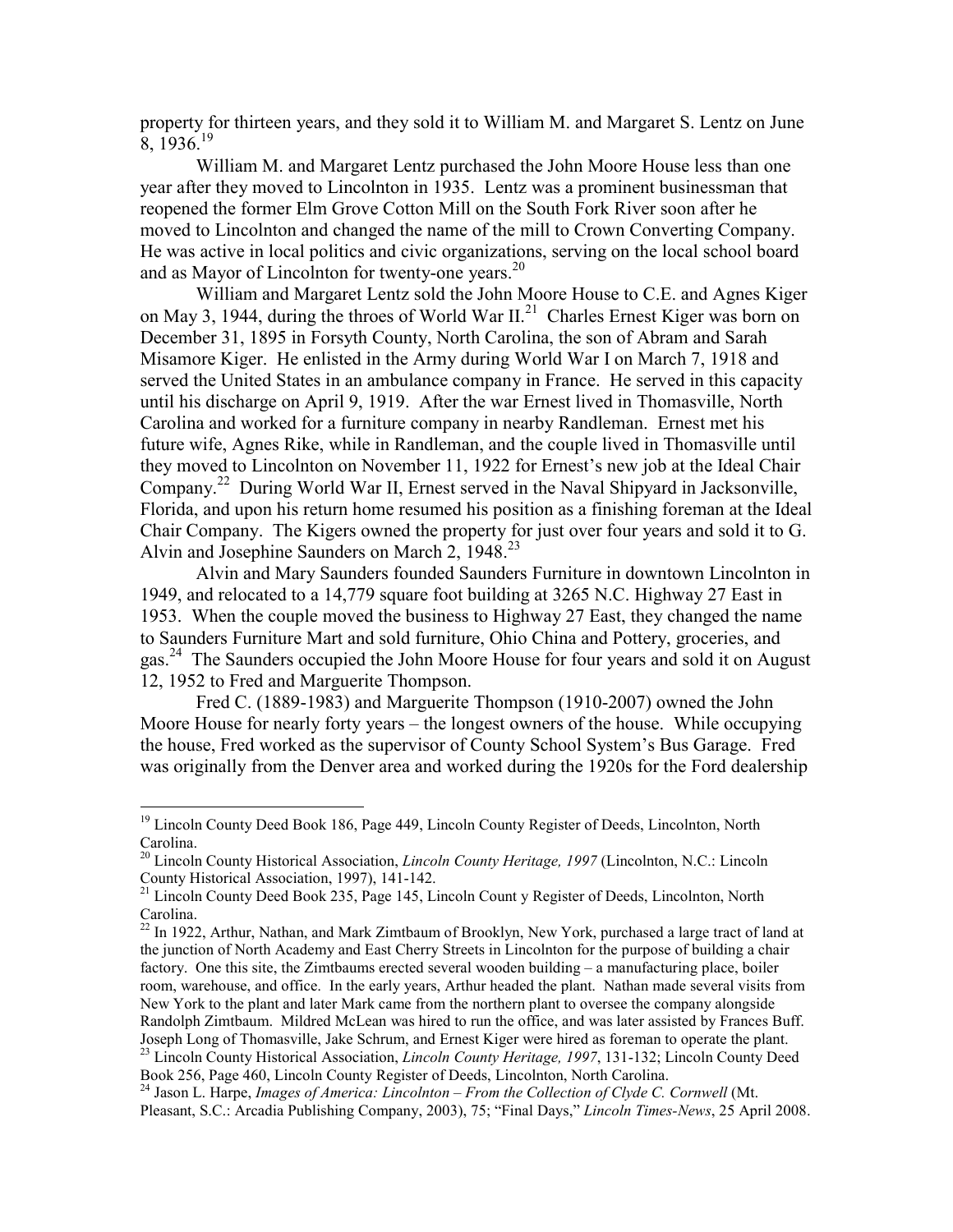in Mount Holly, Gaston County, North Carolina. He served as the supervisor of Lincoln County School's Bus Garage from the late 1930s to the 1970s. Marguerite attended Mars Hill College and Catawba College and taught English at Lincolnton High School. Fred and Margaret had one son and two daughters. Their son, Fred Thompson, Jr., served in the United States Navy during the 1960s, graduated from the University of North Carolina in 1965, and went to law school in 1971. Fred and Marguerite's daughters were Fredda and Mary Emma Thompson.<sup>25</sup> By 1976, both Fred and Marguerite Thompson were retired.<sup>26</sup> The only additions Fred and Marguerite Thompson made to the John Moore House were the additions of an air conditioning system and modern plumbing.

Marguerite Thompson sold the house to James Bellar Carpenter and wife, Mary H. Carpenter, as tenants by the entirety and Maxine C. Morrow on October 29, 1991.<sup>27</sup> After holding the property for eight years, James and Mary Carpenter and Maxine C. Morrow, sold the house and property to Albert L. Dozier and wife, Linda A. Dozier on August 18, 1998.<sup>28</sup> Al Dozier worked as the editor of the *Lincoln Times-News* while occupying the John Moore House, and moved to his home state of South Carolina after his wife Linda became ill with cancer. During their ownership, the Dozier's replaced the metal roof on the front porch and porte cochere with tin.

The Doziers sold the house to Allen S. and Rosemary Hubbard, the current owners, on June 16, 2005.<sup>29</sup> Allen is a retired geologist with whom many local organizations have contracted to conduct Phase I Environmental Site Assessments. Both Allen and Rosemary are involved in community and civic organizations that include the Rotary Club of Lincolnton, Lincoln County Historical Association, and Christian Ministeries. They are committed and dedicated to the preservation of the John Moore House's architectural integrity, and they have opened their home for Christmas tours held in downtown Lincolnton over the past three years.

#### **Architectural Description**

#### *Exterior Description*

 $\overline{a}$ 

The John R. Moore House is situated on .28 acres near historic downtown Lincolnton in Lincoln County, North Carolina at 317 South Cedar Street. The property, rectangular in shape, in bordered on the west by South Cedar Street, on the north by a small town homes, and on the south and east by contiguous properties. The nominated property includes .28 acres and the exterior envelope of the dwelling. The current owners are Allen and Rosemary Hubbard, and they have been in possession of the property since 2005. The most recent deed to the John R. Moore House is listed in the Lincoln County Deed Book 1709 at page 306. The tax parcel ID number is 16863.

 $25$  Fred Thompson, Jr., interview by author, 8 December 2008.

 $26$  Lincolnton City Directories, 1967, 1973, and 1976.

<sup>&</sup>lt;sup>27</sup> Lincoln County Deed Book 778, Page 366, Lincoln County Register of Deeds, Lincolnton, North Carolina.

<sup>&</sup>lt;sup>28</sup> Lincoln County Deed Book 1062, Page 779, Lincoln County Register of Deeds, Lincolnton, North Carolina.

<sup>&</sup>lt;sup>29</sup> Lincoln County Deed Book 1709, Page 306, Lincoln County Register of Deeds, Lincolnton, North Carolina.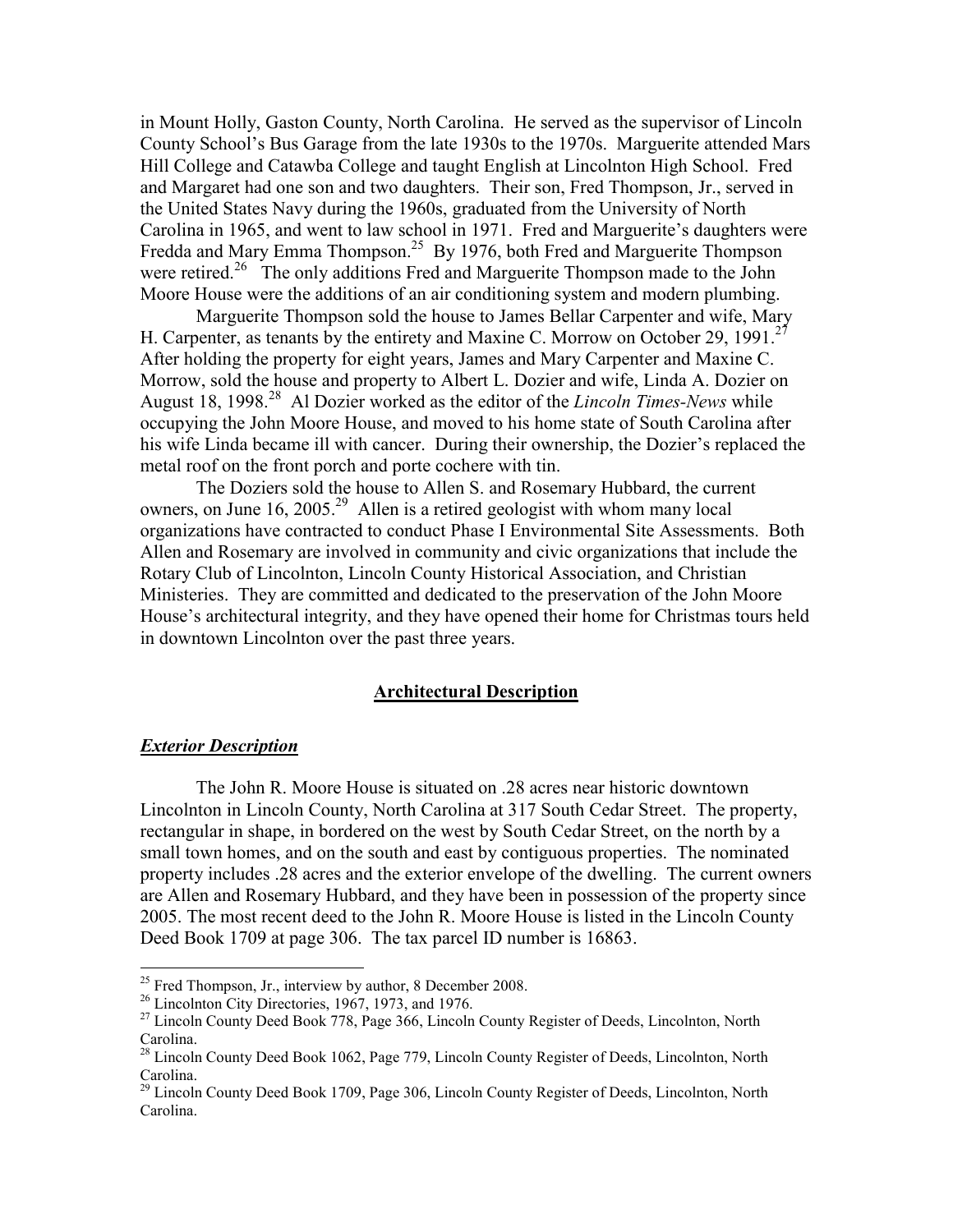A paved driveway off Cedar Street at the western elevation leads to a bungalowstyle porte cochere that the Mr. and Mrs. James A. Abernethy, Sr. likely added to the house during their ownership, sometime between 1913 and 1920. A brick walkway laid in a basket weave pattern leads from Cedar Street at the western elevation of the house to a spacious front porch that extends across the western and northern elevations. The house combines Queen Anne style bay windows and Colonial Revival style pedimented gables and porch columns. Various small shrubs and trees are juxtaposed across the house's front, side, and back yards, and a small white picket fence separates the front and side yards at the house's southern elevation. Originally, a wrought iron fence buffered the front yard from Cedar Street.

The John R. Moore House is a two-story residential dwelling three blocks from historic downtown Lincolnton whose main square feet measures 2,210, and an unfinished basement equals 552 square feet. The house originally carried the house number 233, and it was changed to  $317$  in later years.<sup>30</sup> The house is the only historic resource located on this lot and is located less that 200 yards south of the historic Eureka Manufacturing Company Cotton Mill and East Main Street. The John R. Moore House is the most striking building on South Cedar Street, and is the only building with a dome in Lincoln County. Other dwellings in the first three blocks of South Cedar provide an appropriate and suitable context for the John Moore House. The dwellings are primarily one- and two-story bungalows and Colonial Revival style houses. The most recognizable and distinguishable feature on the John Moore House is a squat corner dome and large finial, a features rivaled by no other structure in Lincoln County.

The John R. Moore House is a frame building three bays wide by three bays deep that rests on a continuous running bond brick foundation that is painted white to match the house's prevailing color scheme. White horizontal three-inch weatherboards provide the predominant siding, and the northwestern elevation is covered in square shingle siding. Pedimented cross gables extending from the façade and the southern elevation, and classical porch columns add Colonial Revival style flair to the house's Queen Anne style detailing. The asymmetrical design, corner tower, and employment of bay windows are from the Queen Anne style.

The focal points of the façade are the pedimented front cross gable with a moderately pitched roof and central entrance. The front cross gable has a ribbon of three double hung windows whose upper sash treatment is identical to those employed on the upper sashes of the central entry's sidelights. The front cross gable is sheathed in weatherboard siding, and an attic vent is situated below the peak of this gable. Three one-over-one double hung windows encircle the bay window on the first story at the northwestern elevation, directly below the corner tower. The original front door with a single

James A. Abernethy built the current porch and porte cochere during his ownership between 1913 and 1920. The original porch wrapped the front and northern elevation and displayed simple classical posts of the Colonial Revival style. The current shed roofed front porch's floor is covered with thin tongue-and-groove pine decking painted gray. The porch is supported by simple round classical columns with unassuming capitals and bases that rest on brick pillars encircled by a brick apron with concrete coping. The porch ceiling and the porte cochere's ceiling are covered with bead board

 $\overline{a}$ 

<sup>30</sup> Lincoln County Census, 1910.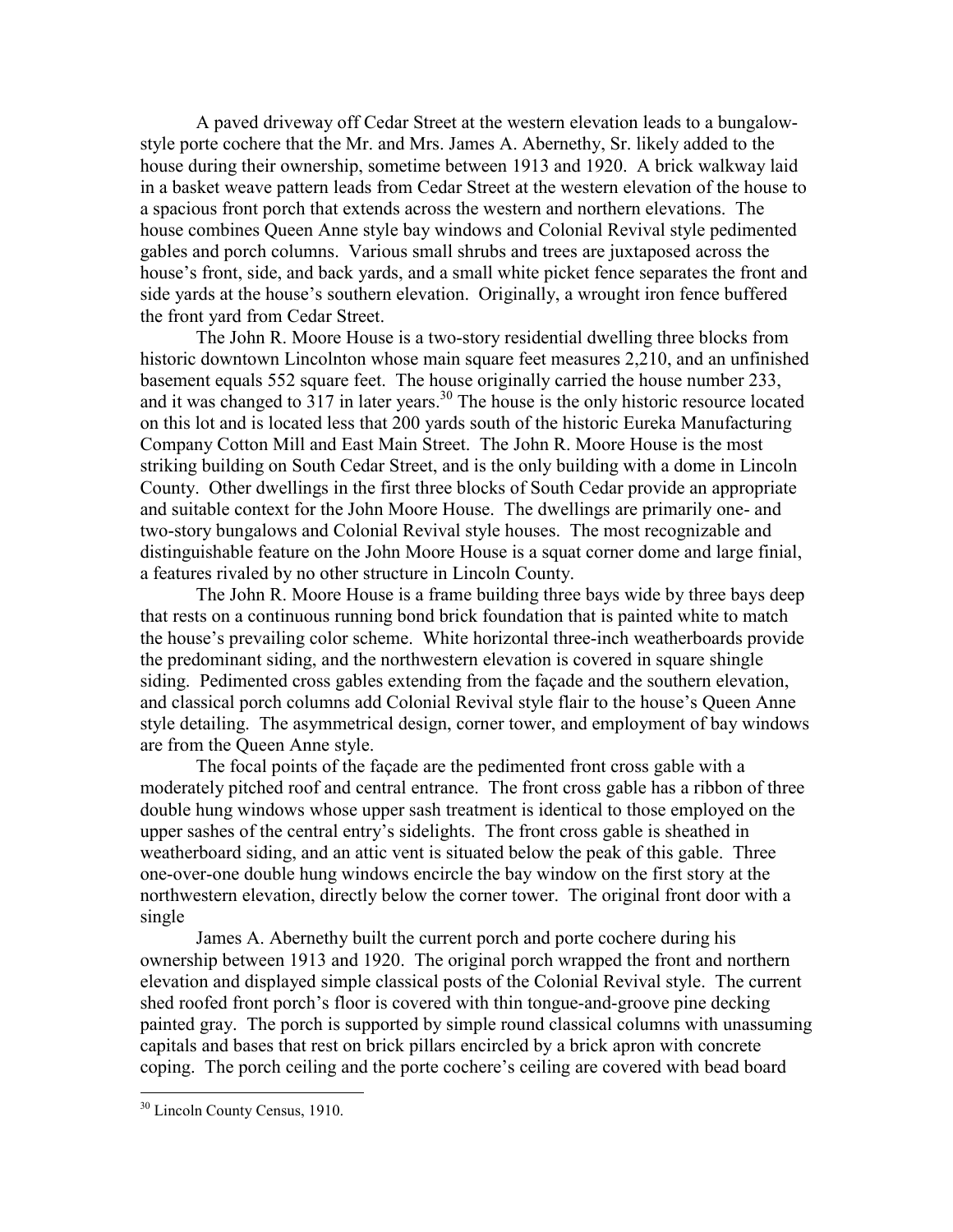that is painted white. Under the porch's eaves is a tall frieze and architrave that is separated by a shallow recession.

A moderately steeped cross gable and one-over double hung windows mark the southern elevation. A ribbon on one-over-one double hung windows occupy the cross gable and are surmounted by a metal louvered attic vent. This elevation is sheathed in German siding with corner boards. The current owners use wooden louvered shutters operational from the interior on the bottom sash to control light and for privacy. Accessible from this elevation is a porch extension with brick flooring that was added contemporaneously. Also at this elevation is a picket fence that separates the house from the property located to the south.

Extending from the north elevation is a cross gable with window and glazing treatments identical to the southern elevation. The hipped roof porte cochere extends from this elevation and is supported by the columns and piers identical to those used on the hipped roofed porch. Unlike the porch, the porte cochere has a tall frieze and architrave that is separated by a taenia instead of a shallow recession. The three-bay southern elevation offers a secondary entrance to the house's first story and is accessed through a door with six panes over three raised panels. This entrance accesses a room that during the 1950s was two bedrooms.<sup>31</sup> The center bay of this façade has a twelvepane casement flanked by two-over-two double hung windows. The third bay has a casement window with horizontal panes flanked by two-over-two windows. An additional small room at this elevation has a six-over-six double hung window.

The eastern elevation (rear elevation) is marked by a cross gable that is identical to the cross gables at the northern and southern elevations with a ribbon on one-over-one double hung windows and a louvered attic vent. A modern wooden deck accesses the rear entrance at this elevation. This elevation has two adjoining six-over-six double hung windows and a one-over-one window.

### *Interior Description*

The interior of the John Moore House retains the original wood flooring, trim, detailing, and layout. The central entry provides access to the large living room whose floors are original one and one-half inch oak decking. Oak and pine are the predominant flooring that spans the house's first and second stories. In addition to the original wood flooring, each of the house's rooms on the first and second floors retains the original, wide baseboards with molded caps, and hardware. Additionally, the first and second floor rooms have plaster and bead board ceilings and modest crown molding.

 The central entrance provides access to a living room at the northern elevation and a dining room at the southern elevation. The living room has a classical mantel with dentil molding and columns with recessed panels and capitals and it the only room that has access to the chimney that rises from this room and terminates in a corbelled cap. This room has three-inch wide oak decking, modest crown molding, and wide baseboard with molded caps. The inoperable hearth and hearth surround is covered by black tiling.

 The living room is partitioned from the dining room by classical columns supported by dividers with recessed bead board panels. The oak flooring in the living

 $\overline{a}$ 

<sup>&</sup>lt;sup>31</sup> Fred Thompson Interview, 7 December 2008.